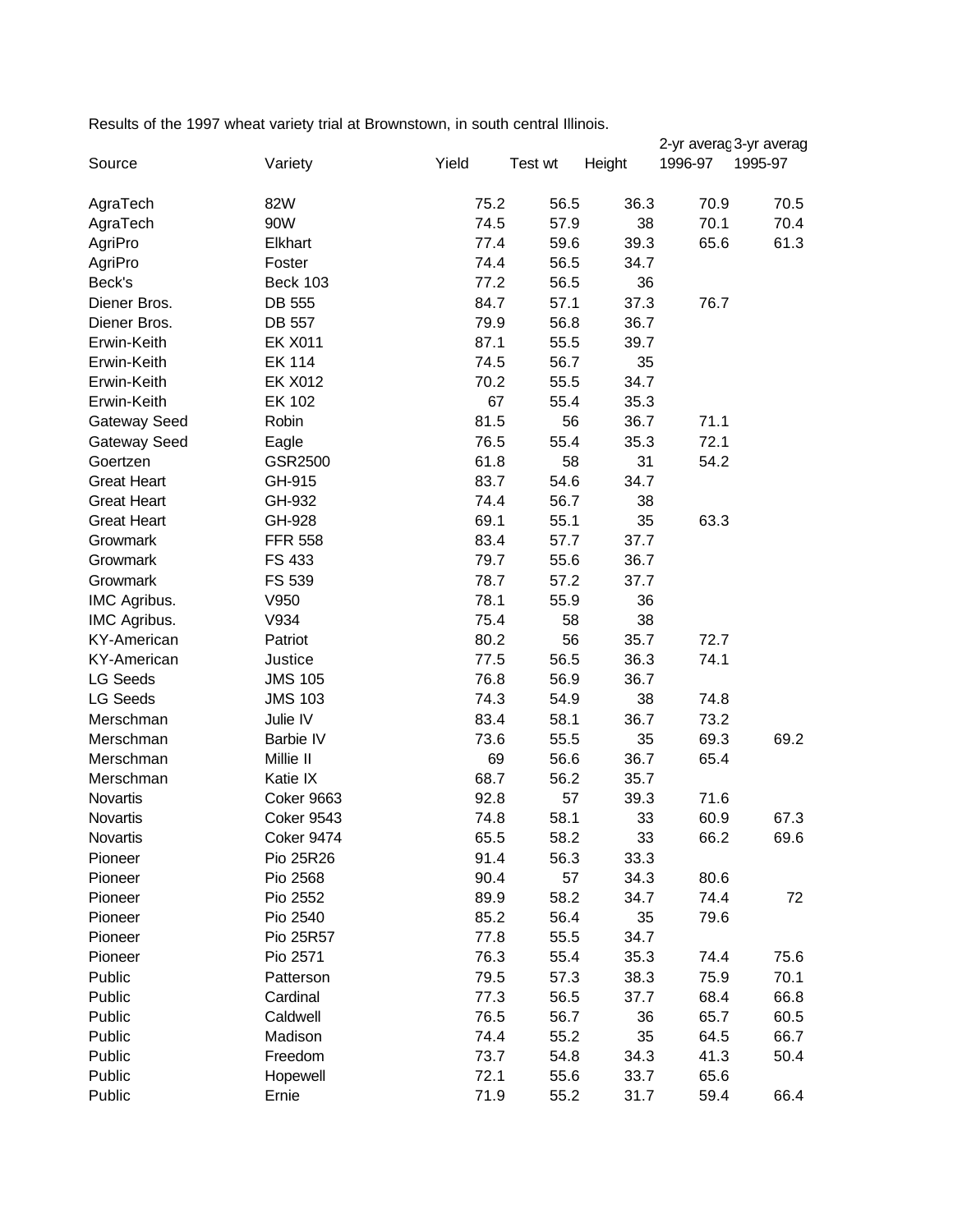| Public             | Howell     | 68.7 | 58.9 | 37.3 | 65.2 | 65   |
|--------------------|------------|------|------|------|------|------|
| Public             | Clark      | 67.4 | 55.1 | 34   | 62.5 | 59.9 |
| Public             | Grant      | 65.6 | 55.2 | 32.7 | 57.5 | 56.8 |
| <b>Stine</b>       | Stine 481  | 78.2 | 55.6 | 34.7 | 73.6 | 72.9 |
| <b>Stine</b>       | Stine 470  | 76.3 | 56.1 | 35   |      |      |
| <b>Stine</b>       | Stine 480  | 73.7 | 56   | 35.3 |      |      |
| Terra Int.         | SR 204     | 77.6 | 57.8 | 38   | 69.5 | 69.7 |
| Terra Int.         | SR 205     | 77.4 | 55.4 | 35.3 | 70.5 | 70.7 |
| Terra Int.         | SR 211     | 70.4 | 56.3 | 34.7 | 68.1 |      |
| <b>Wildy Seeds</b> | WS-206     | 77.6 | 54.9 | 35   | 64.9 |      |
| <b>Wildy Seeds</b> | WS-222     | 75.7 | 55.9 | 35.7 | 75   | 71.8 |
| Wilken Seed        | Wilken 204 | 83.2 | 56.4 | 38.3 |      |      |
|                    | Average    | 76.8 | 56.5 | 36.1 |      |      |
|                    | LSD 0.10   | 8.9  | 1.2  | 1.3  |      |      |
|                    | CV, %      | 6.6  | 1.6  | 2.7  |      |      |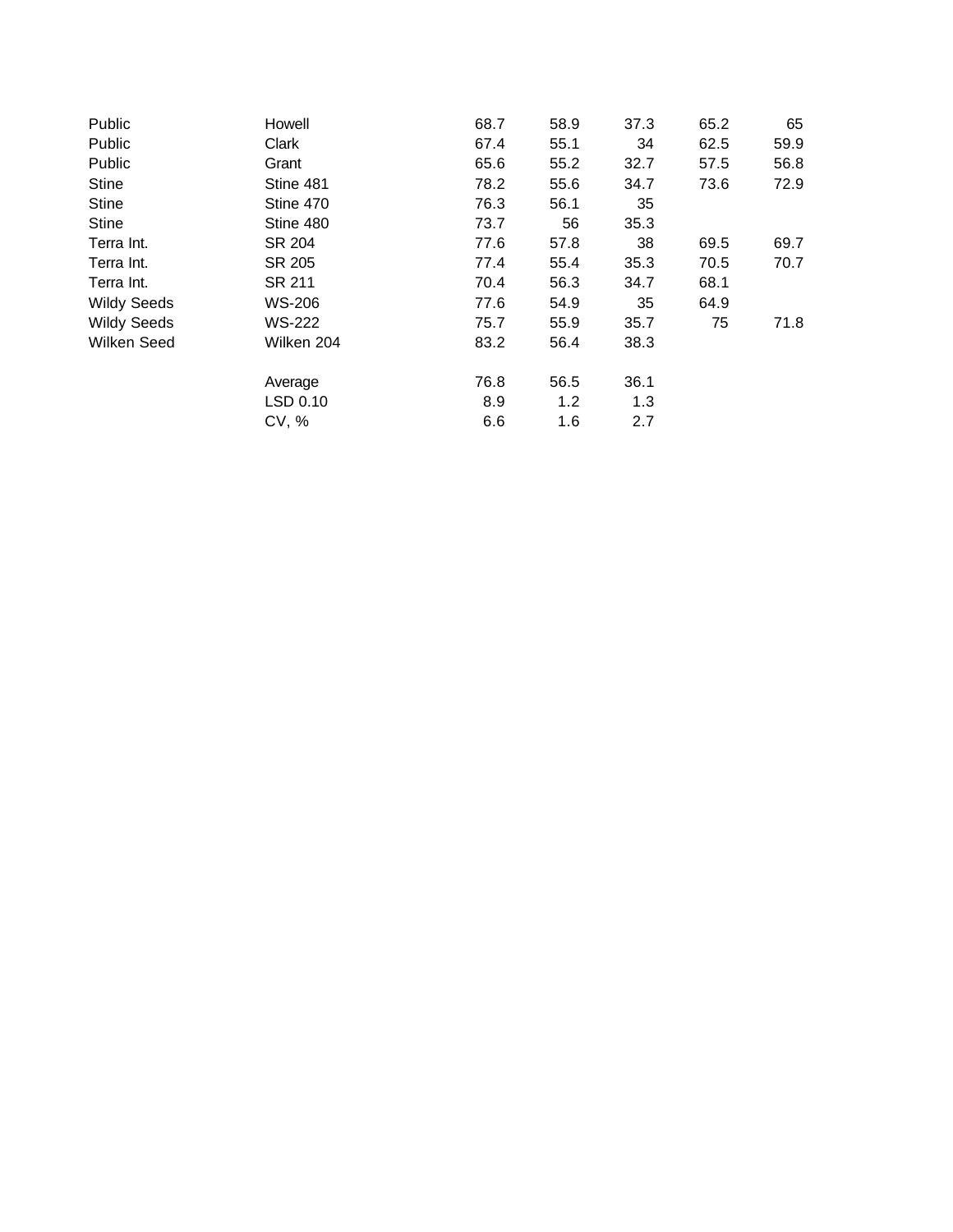| 1996                                                | 1995                                         |
|-----------------------------------------------------|----------------------------------------------|
| 66.6<br>65.8<br>53.9                                | 69.7<br>70.9<br>52.7                         |
| 68.8                                                |                                              |
| 60.8<br>67.6<br>46.6                                |                                              |
| 57.6                                                |                                              |
| 65.1<br>70.7                                        |                                              |
| 75.2<br>63<br>65<br>61.7                            | 69                                           |
| 50.4<br>47<br>66.9                                  | 80<br>76.3                                   |
| 70.8<br>58.9<br>73.9                                | 67.2                                         |
| 72.5<br>72.3<br>59.4<br>54.9<br>54.6<br>8.9<br>59.1 | 78.1<br>58.5<br>63.7<br>50.2<br>71.1<br>68.7 |

46.9 80.5

 $e$